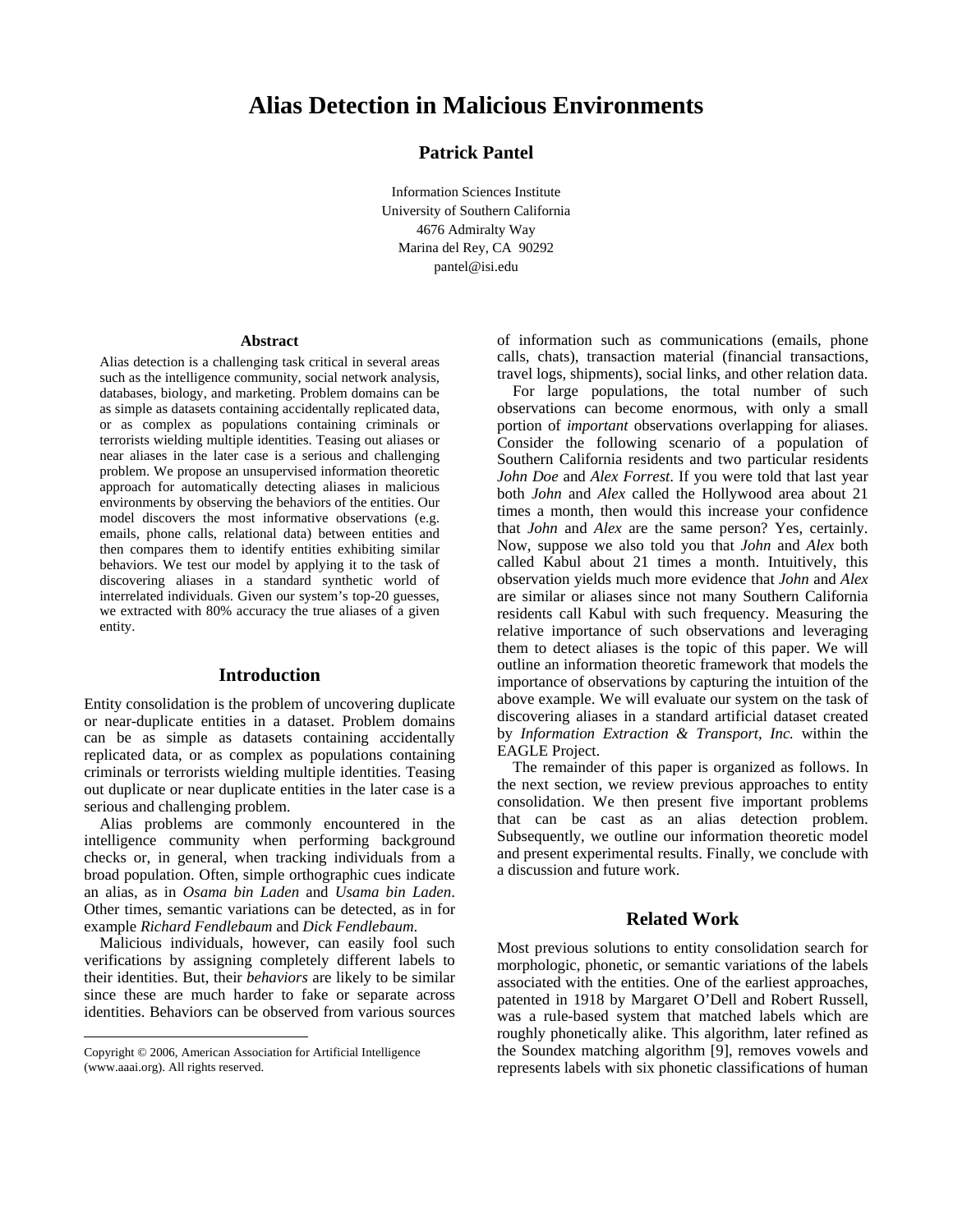speech sounds (bilabial, labiodental, dental, alveolar, velar, and glottal).

Recently, researchers have looked at combining orthographic (and phonetic) features with semantic features. In addition to string edit distance features, [2] and [7] began looking at the behavioral observations that we introduced in the previous section. They asserted connections between entities for each interrelation present in a link dataset, ignoring the actual relation types. Adding these semantic cues outperformed previous methods like Soundex. Unlike these approaches, our technique makes use of the link labels (e.g. relation types such as *email*, *financial transaction*, *travel to*, etc.) Also, our method automatically determines the importance of each link and leverages this measurement to dramatically reduce the search space.

Davis et al. [5] have proposed a supervised learning algorithm for discovering aliases in multi-relational domains. Their method uses two stages. High recall is obtained by first learning a set of rules, using Inductive Logic Programming (ILP), and then these rules are used as the features of a Bayesian Network classifier. In many domains, however, training data is unavailable. Our method is completely unsupervised and requires no positive or negative samples of aliases. Also, ILP does not scale well to large datasets, whereas our approach does.

A related problem in the natural language processing community is automatic spelling correction. The most widely used systems are based on Shannon's noisy channel model [3][8]. The systems assume that the word that was meant to be written was altered by some corruption model (the noisy channel). A decoder is then trained on tagged examples to reconstruct the original (intended) word given the surface error.

Another related but different problem is when multiple entities are referred to by the same label [11]. For example, the name Michael Jackson refers not only to the singer, but also to the bank president, the talk show host, and the author of several books about beer. This problem is important in natural language applications, such as question answering, which must answer questions such as "Where is the Taj Mahal?" and must select between candidate answers such as Agra, India or Atlantic City, NJ. Most approaches to name resolution have used clustering techniques over coreference chains [1], multiple syntactic and semantic features [10], and over referents by first applying a maximum entropy model that estimates the probability that two labels refer to the same entity [6].

# **Five Important Aliasing Problems**

Solving the aliasing problem is important for many different purposes in various areas such as the intelligence community, social network analysis, databases, biology, and marketing. In some cases, it can be used to flag malicious intents while in others it can be used to clean data and to link knowledge. In this section, we describe five problems that exhibit an aliasing problem at the core: identity thefts, identifying and monitoring terrorist cells, data integration, social network analysis, and author identification. For each of these problems, we describe the entities of the population as well as some of the behavioral observations that may be available for modeling in our system.

### **Identity Theft**

Identity theft is the fastest growing financial crime in the U.S. According to a Federal Trade Commission survey, it is estimated that 27 million Americans have been victims of identity theft in the past five years. In one of its incarnations, thieves acquire social security numbers and other personal information in order to fraudulently acquire credit cards, bank accounts and cell phone accounts. It can be years before unsuspecting victims discover that their credit is ruined, they owe large sums of money to creditors, or worse that they are prosecuted for financial frauds. Supposing authorities are tracking a known identity thief, we expect that our system will be capable of discovering the identities that were stolen by modeling their usage behaviors. The population consists of identities (e.g. all social security numbers) and examples of observed behaviors may include communications, financial transactions, travel information, etc.

Another type of identity theft is when a criminal fraudulently acquires identities, but then sells them instead of using them himself or herself. Here, we expect that our method would not work since the identities are used in different ways by different people.

### **Terrorist Cells**

In 2004, the FBI estimated that al-Qaida sleeper cells were believed to be operating in 40 states, awaiting orders and funding for new attacks on American soil. It is also approximated that between 2,000 and 5,000 terrorist operatives currently operate in the U.S. In response, several researchers developed techniques for threat group detection.

Generally, it is believed that the social links as well as the similar religious and cultural background of terrorists yield cells of very similar people. Treating each terrorist cell as an identity, one can perform group detection to identify its members using aliasing models. Here, the population consists of, say, people living in America and known terrorist cells. The observed behaviors may include communications, financial transactions, travel information, etc. We expect that certain observations will be rare and some will be erroneous, but our model is quite tolerant to sparsity and noise.

#### **Data Integration**

In many large organizations and especially government, data is split in many different ways and is collected at different times by different people. The resulting massive data heterogeneity means that staff cannot effectively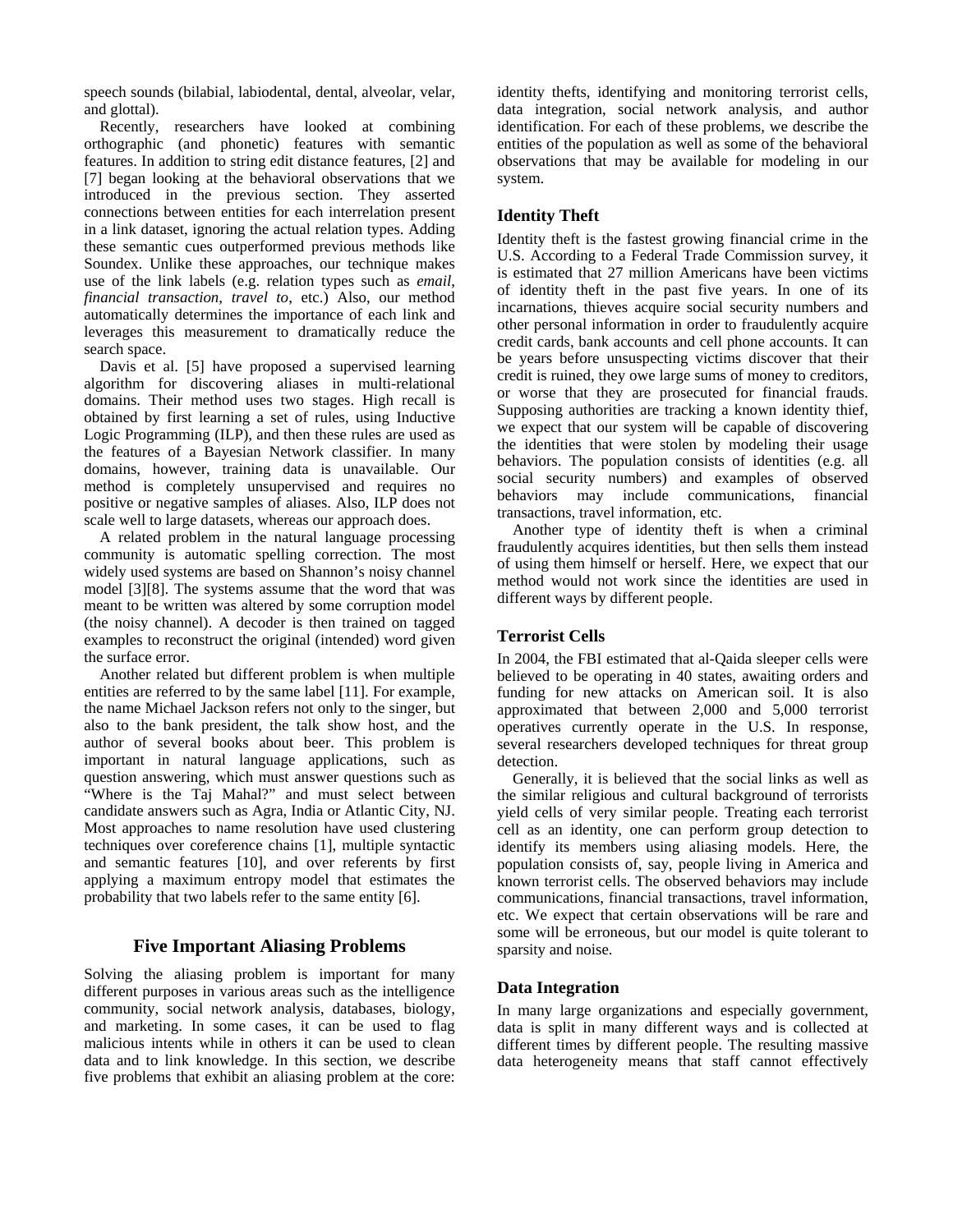

Figure 1. Identifying important observations in our fictitious scenario of phone calls placed by Southern California residents. a) Frequency of phone calls placed monthly by *John Doe*. b) Frequency of calls placed by *John* and others (\*) to D.C. and other cities (\*). c) Frequency of calls placed by *John* and others (\*) to Kabul and other cities (\*).

locate, share, or compare data across sources, let alone achieve computational data interoperability.

What is needed is a method to integrate the data in two comparable but heterogeneous data sources. We can partially address this problem by finding matching records across sources. The population consists of all possible records in two data sources, and the observable behaviors are the data fields that are contained in each record. For example, given records of contact names along with contact information such as phone number, address, zip code, etc., we can use this contact information as the observations for our model.

#### **Social Network Analysis**

User modeling and recommendation systems are easily hampered by duplicate users in social networks. Duplicate identities, whether accidentally created or not, are prominent. The population here consists of all identities in the network and the observed behaviors include personal attributes such as contact information, colleges attended, board memberships, etc., as well as communication links.

### **Author Identification**

Author identification is the task of attributing authorship to anonymous text [16]. The problem exists in many forms like identifying plagiarism, accrediting famous historical writings to their true authors, and even ownership or copyright legal battles. In the context of alias detection, techniques for author identification can be used to model a source's communication style by looking at the very words and expressions she uses. In an electronic world where one's population consists solely of citizens of the Internet, or Netizens, then one can simply observe the language use and style to find aliases.

# **Information-Theoretic Model**

Most entity consolidation problems consist of large numbers of entities and observations. However, as illustrated in the introduction, certain observations are much more important than others when matching entities (e.g. calling Kabul vs. Hollywood). In this section, we outline an information theoretic model, inspired from the one developed in [12] for aligning databases, that measures this importance.

Before we formally describe the model, we appeal to the reader's intuition. Recall our phone call scenario from the introduction where we were asked if Southern California residents *John Doe* and *Alex Forrest* are the same person given their monthly phone call records. Figure 1 a) lists *John*'s most frequent phone calls along with the call frequencies. It is not surprising that a Californian would call L.A., Culver City, Anaheim, and even D.C. If *Alex* had similar calling patterns to these four cities, it would certainly increase our confidence that him and *John* are the same person, but obviously our confidence would increase much more if *Alex* called the more *surprising* cities Kabul and Mosul.

Looking only at the frequencies of the calls in Figure 1 a), however, one would put more importance on matching calls to L.A. than to Kabul. The goal of our framework is to have a better measurement than frequency for the importance of each call and to re-rank them in order of information content. Figure 1 b) illustrates the frequencies of *John* calling *D.C.*, *John* calling any city, and anyone calling *D*.*C*, whereas c) illustrates the same for *Kabul*. Notice that although D.C. is much more frequent than Kabul, many more people in the population call D.C. than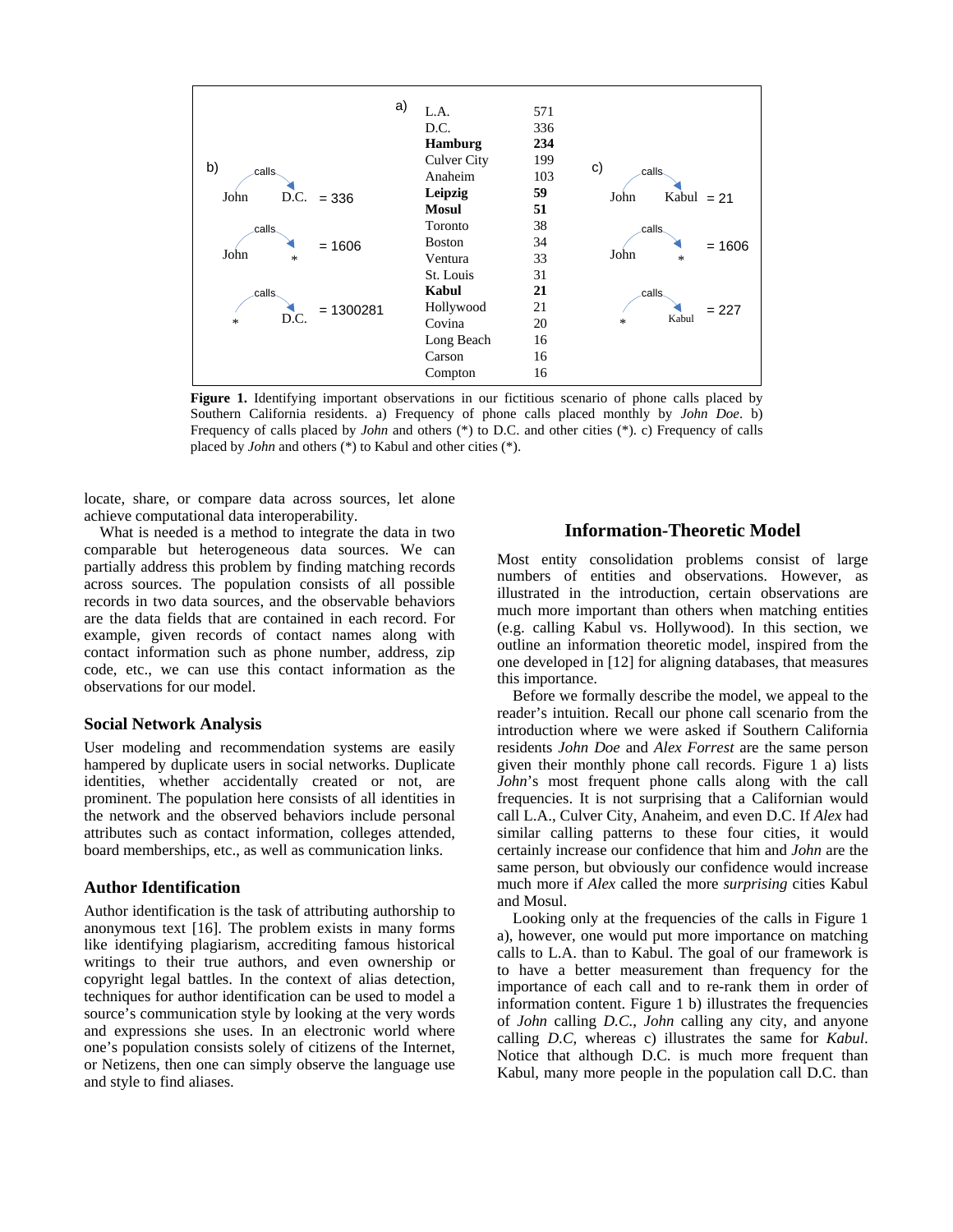Kabul. Our model leverages this observation by adding importance for a city to which *John* calls frequently and by deducting importance if many people in the general population call the same city. After applying our model, the cities in Figure 1 a) are re-ranked as follows:

| Kabul              | 7.88 | Toronto       | 4.36 |
|--------------------|------|---------------|------|
| <b>Mosul</b>       | 7.05 | <b>Boston</b> | 4.31 |
| Leipzig            | 5.78 | Covina        | 2.91 |
| <b>Hamburg</b>     | 5.58 | Compton       | 2.86 |
| <b>Culver City</b> | 5.48 | St. Louis     | 2.40 |
| D.C.               | 5.33 | Long Beach    | 2.03 |
| L.A.               | 4.77 | Carson        | 1.62 |
| Anaheim            | 4.46 | Hollywood     | 1.43 |
| Ventura            | 4.38 |               |      |

The four cities that were bold in Figure 1 b) are now at the top of this list, and consequently more importance is now put on matched calls to Kabul than matched calls to Hollywood. We now formally introduce our model.

#### **Pointwise Mutual Information**

Pointwise mutual information is commonly used to measure the association strength between two events [4]. It essentially measures the amount of information one event gives about another. For example, knowing that a Southern Californian calls L.A. is not informative since most residents call L.A. Conversely, if he or she calls Kabul, then this is an informative observation. The pointwise mutual information between two events *x* and *y* is given by:

$$
mi(x, y) = \log \frac{P(x, y)}{P(x)P(y)}
$$

Pointwise mutual information is high when *x* and *y* occur together more often than by chance. It compares two models (using KL-divergence) for predicting the cooccurrence of *x* and *y*: one is the MLE (maximumlikelihood estimation) of the joint probability of *x* and *y* and the other is some baseline model. In the above formula, the baseline model assumes that *x* and *y* are independent. Note that in information theory, mutual information refers to the mutual information between two random variables rather than between two events as used in this paper. The mutual information between two random variables *X* and *Y* is given by:

$$
MI(X,Y) = \sum_{x \in X} \sum_{y \in Y} P(x,y) \log \frac{P(x,y)}{P(x)P(y)}
$$

The mutual information between two random variables is the weighted average (expectation) of the pointwise mutual information between all possible combinations of events of the two variables.

For each entity in our population *e*, we first construct a frequency count vector  $C(e) = (c_{e1}, c_{e2}, \ldots, c_{em})$ , where *m* is the total number of features (observations) and  $c_{ef}$  is the frequency count of feature *f* occurring for entity *e*. Here, *cef* is the number of times we observed feature *f* for entity *e*.

For example, in Figure 1 b), one feature for *e* = *John Doe* is  $f =$  *Kabul* with frequency 21.

We then construct a mutual information vector  $MI(e)$  =  $(mi_{e1}, mi_{e2}, ..., mi_{em})$  for each entity *e*, where  $mi_{ef}$  is the pointwise mutual information between *e* and feature *f*, which is defined as:

$$
mi_{ef} = \log \frac{\frac{c_{ef}}{N}}{\frac{\sum\limits_{i=1}^{n} c_{if}}{N} \times \frac{\sum\limits_{j=1}^{m} c_{ej}}{N}}
$$

where *n* is the number of entities and  $N = \sum_{i=1}^{n} \sum_{j=1}^{m} c_{ij}$  is the total frequency count of all features of all entities total frequency count of all features of all entities<sup>-1</sup>

In our example from Figure 1 b), assuming that  $N = 1.32$ x  $10^{12}$ , the mutual information for  $e = John Doe$  and feature  $f = D.C.$  is:  $336$ 

$$
mi_{ef} = \log \frac{\frac{336}{1.32 \times 10^{12}}}{\frac{1,300,281}{1.32 \times 10^{12}} \times \frac{1606}{1.32 \times 10^{12}}} = 5.33
$$

and for *f* = *Kabul*:

$$
mi_{ef} = \log \frac{\frac{21}{1.32 \times 10^{12}}}{\frac{227}{1.32 \times 10^{12}} \times \frac{1606}{1.32 \times 10^{12}}} = 7.88
$$

A well-known problem is that mutual information is biased towards infrequent entities/features. We therefore multiply  $mi_{\text{ef}}$  with the following discounting factor [13]:

$$
\frac{c_{ef}}{c_{ef}+1} \times \frac{\min\left(\sum_{i=1}^{n} c_{ei}, \sum_{j=1}^{m} c_{j} \right)}{\min\left(\sum_{i=1}^{n} c_{ei}, \sum_{j=1}^{m} c_{j} \right)+1}
$$

#### **Similarity Model**

Now that we have a method of ranking observations according to their relative importance, we still need a comparison metric for determining the likelihood that two entities are aliases. The requirement is that the metric handles large feature dimensions and that it not be too sensitive to 0-valued features. That is, the absence of a matching observation is not as strong an indicator of dissimilarity as the presence of one is an indicator of similarity. Some measures, like the Euclidean distance, do not make this distinction. Many models could apply here; we chose the cosine coefficient model [14]. The similarity between each pair of entities  $e_i$  and  $e_j$ , using the cosine coefficient of their mutual information vectors, is given by:

$$
sim(e_i, e_j) = \frac{\sum_{f} mi_{e_i f} \times mi_{e_j f}}{\sqrt{\sum_{f} mi_{e_i f}^{2} \times \sum_{f} mi_{e_j f}^{2}}}
$$

This measures the cosine of the angle between two mutual information vectors. A similarity of 0 indicates orthogonal vectors whereas a similarity of 1 indicates identical vectors. For two very similar elements, their vectors will be very close and the cosine of their angle will approach 1.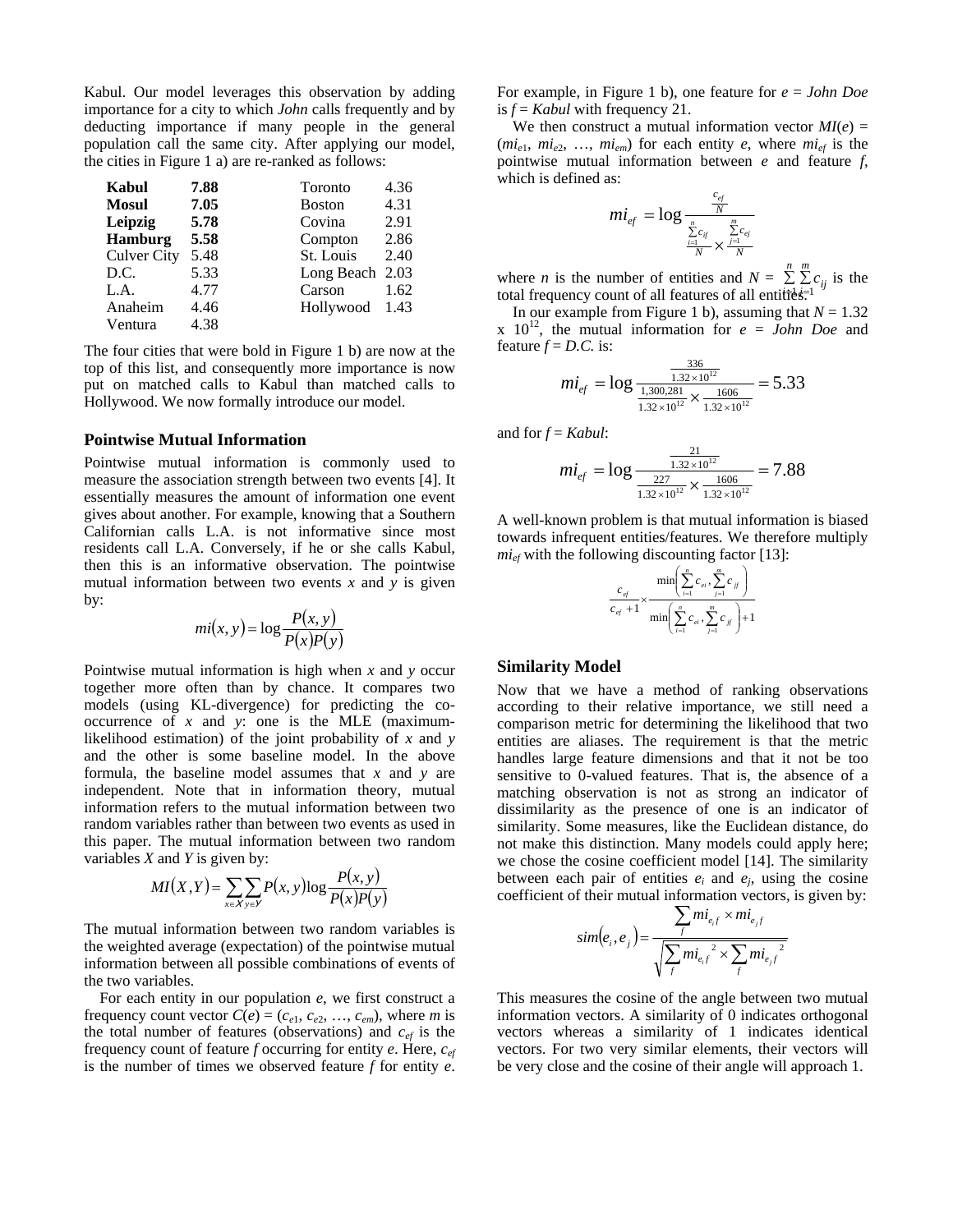

**Figure 2**. System architecture. First, the mutual information model is applied to the observations of a population. Then, the similarity model yields candidate aliases for each entity in the population.

### **Detecting Aliases**

We now have all the pieces of the puzzle to detect aliases from a given population and a set of observations. Figure 2 illustrates our system architecture for alias detection. The various observations (e.g. travel logs, communications, social links, etc.) are first processed through our mutual information model to generate a ranked composite view of the important observations. Then, our similarity model is used to detect and rank candidate aliases for each entity in our population.

### **Experimental Results**

We evaluate our model on one of the five problems described earlier in this paper: discovering malicious aliases in a social network. Below, we describe our experimental setup and present our results.

### **Experimental Setup**

 $\overline{a}$ 

Following Davis et al. [5], we evaluated our system on standard synthetic datasets modeling threat groups in a social network of a general population, generated by *Information Extraction & Transport, Inc* (IET) within the EAGLE Project [15]. Using an artificial world simulator producing interrelated entities (through communication links and group membership links), IET generated two datasets containing aliases<sup>1</sup>. Each dataset was generated by setting modeling parameters, the most important of which are described below:

**Population size:** Determines the number of entities in the social network.

- **Connectivity (Sparsity)**: Determines the mean number of interconnections between individuals.
- **Noise**: Determines the signal to noise ratio (omitted connections); the lowest ratio is bounded by: *Easy* (0.08), *Fair* (0.008), and *Hard* (0.0008).

Table 1 summarizes the two IET datasets used in our evaluation. IET provided us with answer keys containing the aliases for each of the two datasets.

# **Precision and Recall**

We applied our model from Section "Information-Theoretic Model", using the communication links as the observations (features) of the entities, and output candidate aliases for each dataset. The precision of the system is the percentage of correct detections:

$$
Precision = \frac{C}{T_A}
$$

where *C* is the number of correctly detected aliases and  $T_A$ is the total number of proposed aliases by our system. The recall is the percentage of aliases in the answer key,  $T_M$ , which were retrieved by the system:

$$
Recall = \frac{C}{T_M}
$$

Precision and recall measure the tradeoff between identifying aliases correctly and retrieving all of them. Figures 3 and 4 shows the Precision vs. Recall curves of our system on each dataset. The 95% confidence intervals were all in the range of  $0.5% - 3%$ .

Our system shows vastly different performance results on the datasets. Upon inspection of the output, the connectivity and the ratio of total aliases to population size appeared to be the primary cause. Our framework is designed to handle very large feature spaces, which is common in many real world scenarios, by teasing out the most informative features. However, in small feature

<sup>1</sup> IET actually generated five alias datasets for various purposes, but we only focus on the two uncorrupted datasets.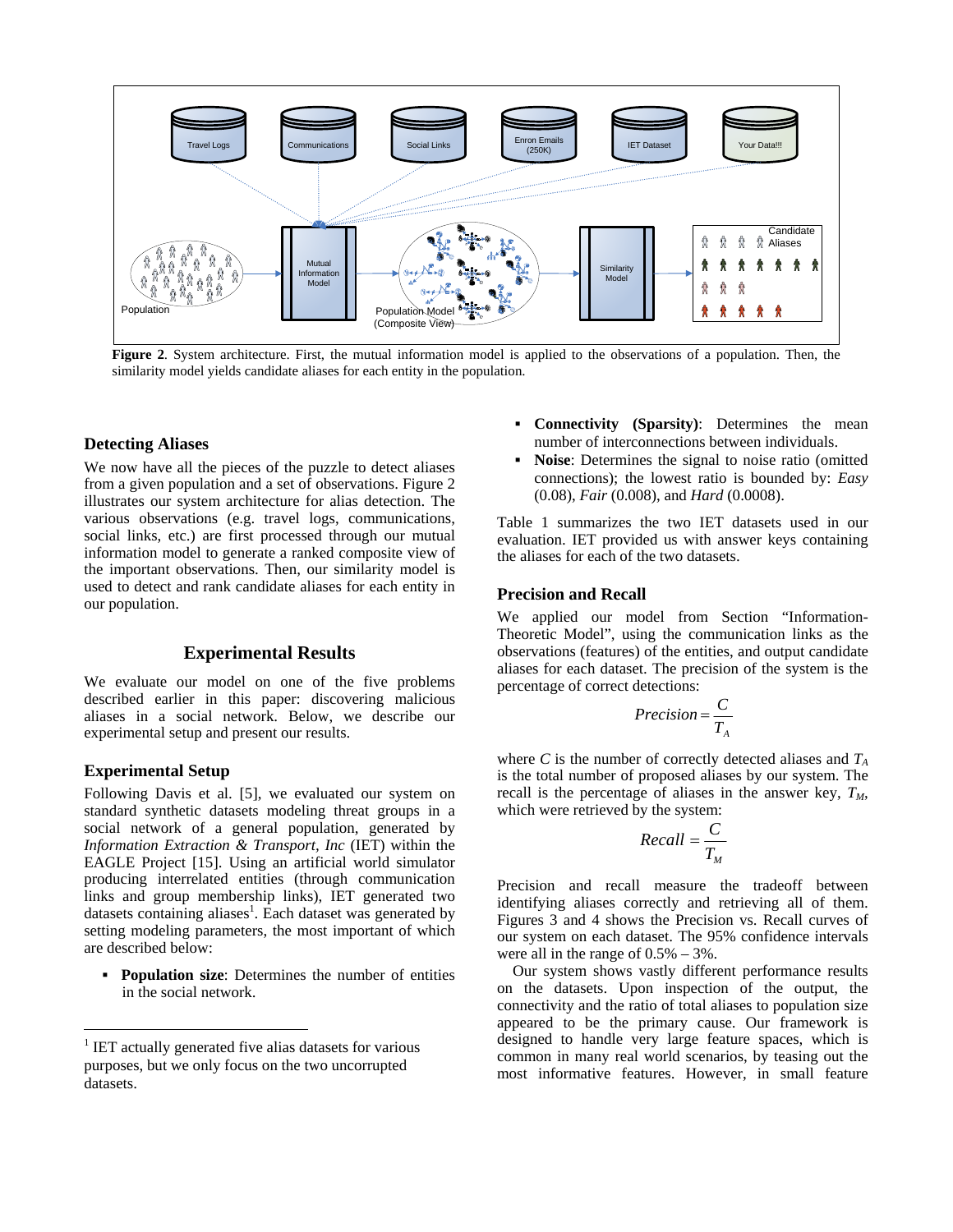| Dataset                                                      | opulation<br>Size | Alias<br>$\mathbf{a}$ | tivity | Nois |  |
|--------------------------------------------------------------|-------------------|-----------------------|--------|------|--|
| 18                                                           | 2504              | 821                   | 43.6   | Fair |  |
| 20                                                           | 12,391            | 681                   | 19.2   | Fair |  |
| <b>Table 1.</b> Summary of IET datasets for alias detection. |                   |                       |        |      |  |

spaces, mutual information cannot as easily uncover the informative features. To support this, we inspected the mutual information vectors for incorrectly identified aliases in dataset 20 and noticed that the mutual information scores are ranked almost identically to the frequency scores.

Increased connectivity is only slightly responsible for the apparent superior performance on dataset 18. It is the ratio of total aliases to population size that had the most drastic impact on the system performance. This is mostly due to the nature of the IET datasets, which were built to model threat and non-threat group behaviors and consequently contained many similar entities (from group memberships). Even though there are few aliases, our system discovers the closeness between entities of same groups. Therefore, the smaller the ratio of aliases to population size is, the lower the system precision will be. In the next section, we show using a different measure that the system performs equally well on both datasets when finding the alias of a suspected entity (i.e. given a particular suspect entity, our system does well at identifying its alias or aliases).

Davis et al. [5] also presented their evaluation on three IET datasets, but they did not specify which IET datasets they used. A direct comparison is therefore impossible. However, like us, they showed vastly different precision and recall curves for the different datasets. Comparing their best precision/recall graph with our precision/recall graph for IET-18 shows that we achieve very similar performance, even though unlike their approach, ours is completely unsupervised and requires no training data.

#### **Top-K Accuracy**

 $\overline{a}$ 

In the previous section, we showed that our system sometimes confuses aliases and similar group members (because the IET datasets initially served for the task of group detection). Below, we evaluate our system on the task of identifying the correct alias for a particular suspected entity.

We randomly sampled<sup>2</sup> entities known to have aliases from the IET answer keys, and we measured the percentage of its aliases that were discovered by our system. Figure 5 illustrates the results for varying numbers of Top-*K* guesses (i.e., the system is allowed to make up to



**Figure 3.** Precision vs. Recall curve for IET-18.



**Figure 4.** Precision vs. Recall curve for IET-20.

*K* guesses for each entity, and we evaluate the accuracy of the correct alias being in this list of guesses). Given five guesses, the system finds the correct alias nearly 60% of the time, whereas given 20 guesses the system finds the correct alias 80% of the time. An analyst could potentially use this system for greatly reducing the number of candidate aliases that must be considered in an investigation.

### **Conclusion and Future Work**

Entity consolidation is a common problem encountered in various areas from the intelligence community to social network analysis, databases, biology, and marketing. Instead of detecting aliases by looking for morphological, phonetic, or semantic cues in entity labels, we focused our attention on behavioral cues exhibited by the entities (e.g. communications, financial transactions, social links, etc.), which are much harder to fake in malicious environments. For large populations, the total number of such observations can become enormous, with only a small portion of the *important* observations overlapping for aliases. In this paper, we proposed an information theoretic model for measuring this importance and leveraging it to detect aliases.

 $2$  The random samples where taken in order to obtain 95% confidence bounds for our reported accuracies.